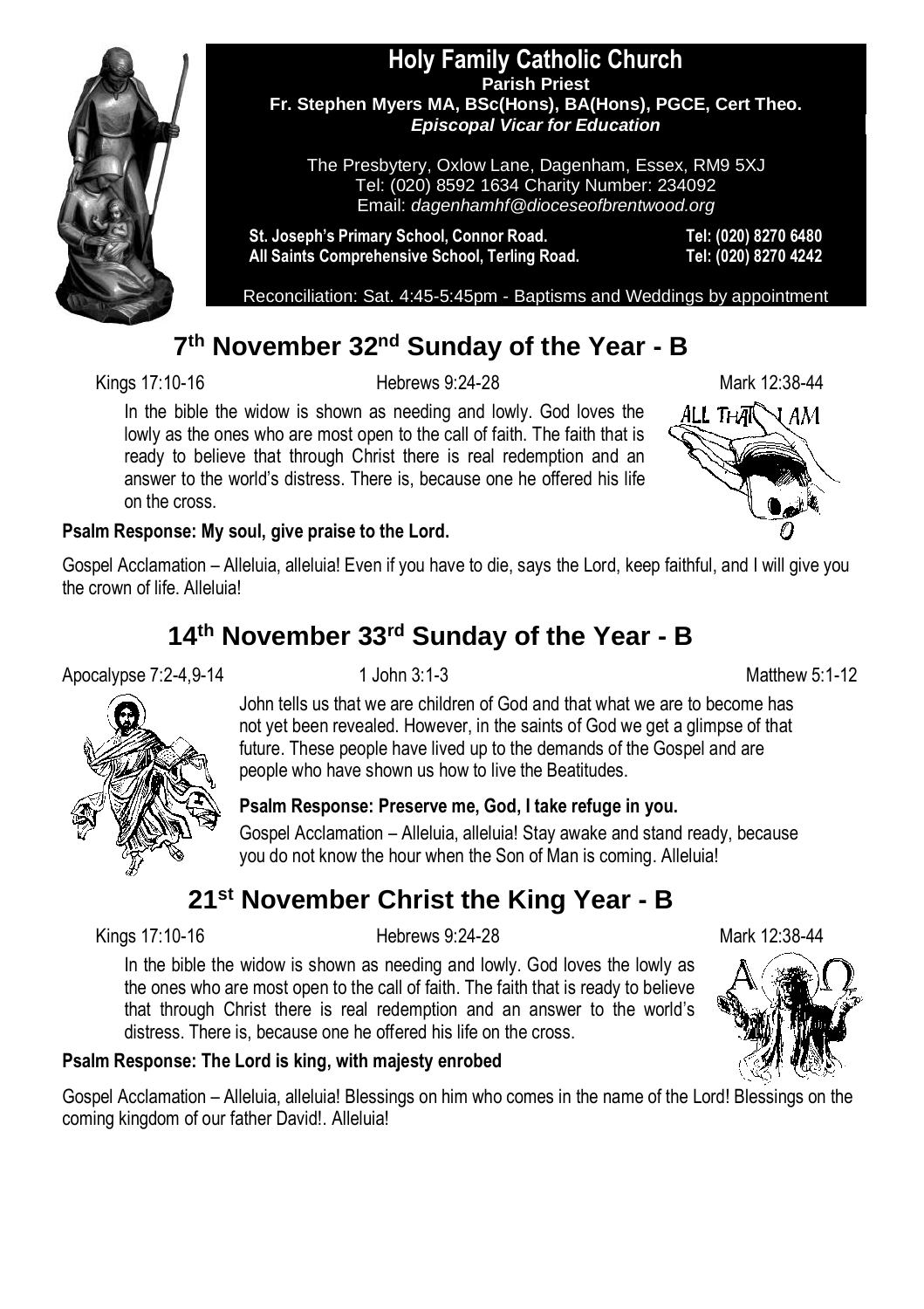## *Dear Brothers and Sisters in Christ,*

Pope Francis recently spoke on the BBC 4 Today programme about the COP 26 meeting. I have printed his words for your consideration.

Climate change and the Covid-19 pandemic have exposed our deep vulnerability and raised numerous doubts and concerns about our economic systems and the way we organize our societies.

We have lost our sense of security, and are experiencing a sense of powerlessness and loss of control over our lives.

We find ourselves increasingly frail and even fearful, caught up in a succession of "crises" in the areas of health care, the environment, food supplies and the economy, to say nothing of social, humanitarian and ethical crises. All these crises are profoundly interconnected. They also forecast a "perfect storm" that could rupture the bonds holding our society together within the greater gift of God's creation.

Every crisis calls for vision, the ability to formulate plans and put them rapidly into action, to rethink the future of the world, our common home, and to reassess our common purpose.

These crises present us with the need to take *decisions*, radical decisions that are not always easy. At the same time, moments of difficulty like these also present *opportunities*, opportunities that we must not waste.

We can confront these crises by retreating into isolationism, protectionism and exploitation. Or we can see in them a real chance for change, a genuine moment of conversion, and not simply in a spiritual sense.

This last approach alone can guide us towards a brighter horizon. Yet it can only be pursued through a renewed sense of shared responsibility for our world, and an effective solidarity based on justice, a sense of our common destiny and a recognition of the unity of our human family in God's plan for the world.

All this represents an *immense cultural challenge.* It means giving priority to the common good, and it calls for a change in perspective, a new outlook, in which the dignity of every human being, now and in the future, will guide our ways of thinking and acting.

The most important lesson we can take from these crises is our need to *build together*, so that there will no longer be any borders, barriers or political walls for us to hide behind.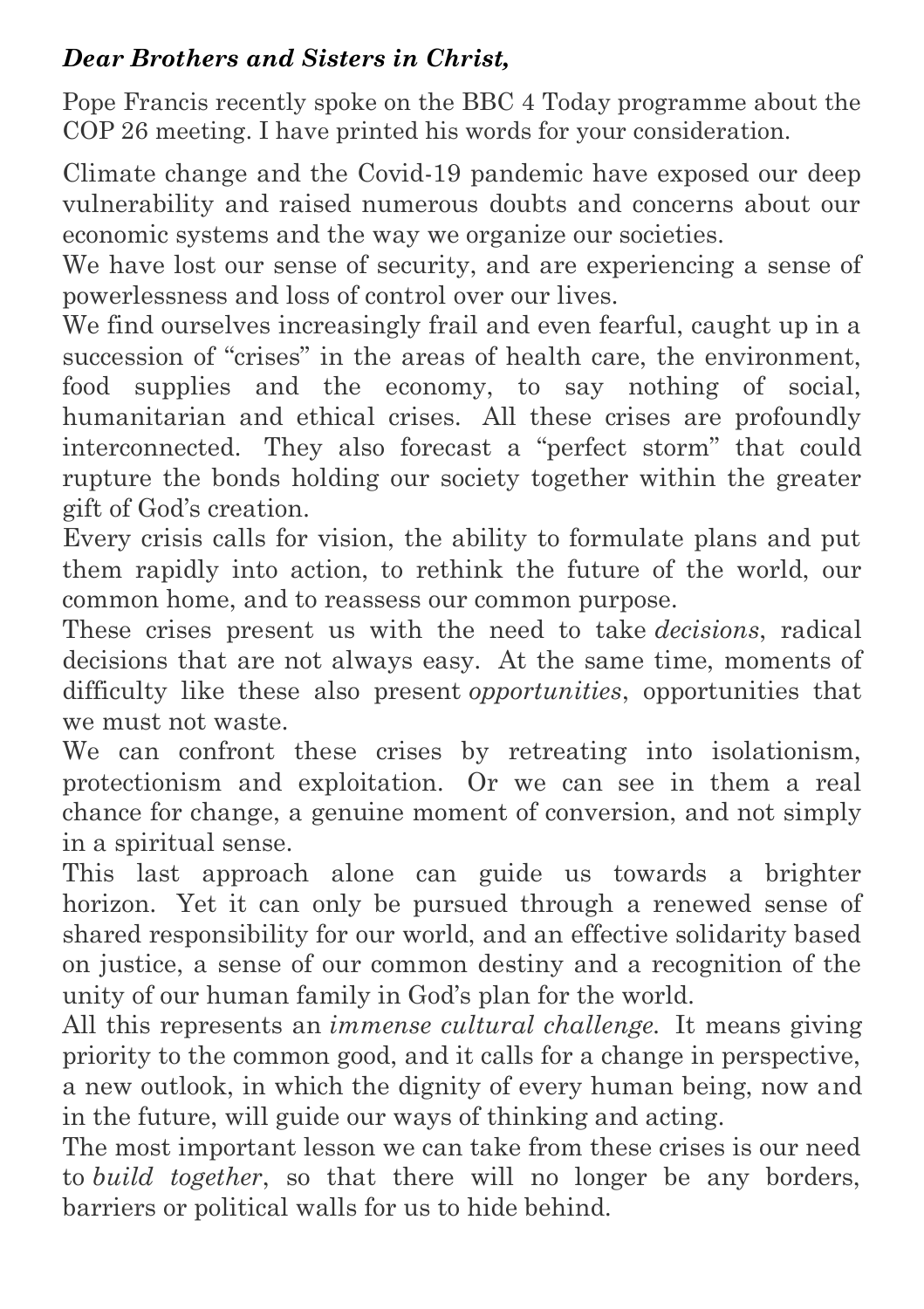Some days ago, on 4 October, I met with religious leaders and scientists to sign a Joint Appeal in which we called upon ourselves and our political leaders to act in a more responsible and consistent manner. I was impressed by something said by one of the scientists present at that meeting. He told us: "If things continue as they are, in fifty years' time my baby granddaughter will have to live in an unliveable world".

We cannot allow this to happen!

It is essential that each of us be committed to this urgent change of direction, sustained by our own faith and spirituality. In the Joint Appeal, we spoke of the need to work responsibly towards a "culture of care" for our common home, but also for ourselves, and the need to work tirelessly to eliminate "the seeds of conflicts: greed, indifference, ignorance, fear, injustice, insecurity and violence".

Humanity has never before had at its disposal so many means for achieving this goal. The political decision makers who will meet at COP26 in Glasgow are urgently summoned to provide effective responses to the present ecological crisis and in this way to offer concrete hope to future generations. And it is worth repeating that each of us – whoever and wherever we may be – can play our own part in changing our collective response to the unprecedented threat of climate change and the degradation of our common home.

Yours in Christ, *Fr. Stephen*

| We pray for the members of our parish community who are ill |  |
|-------------------------------------------------------------|--|
| or unable to come to Mass especially:                       |  |

| Fr. John McKeon   | Doreen Hegharty       | Tom Coffey            | Mary Ware    | Oliver Ryan         |
|-------------------|-----------------------|-----------------------|--------------|---------------------|
| Pauline Egbunike  | Maureen Bushell       | <b>Margaret Kiely</b> | John Connors | <b>Ibiron Ayool</b> |
| Myla Lebersidge   | Maureen Harvey        | Michael Harvey        | Mark Paton   | Olive Edgar         |
| Catherine Watkins | <b>Andy Gallagher</b> | Tony Leahy            | Mary Wallace | Lucia Watson        |
| Dennis O'Flaherty | Gabriella Byrne       | Danny O'Sullivan      |              |                     |

*May they experience the healing touch of Jesus*

# **Live Mass Streaming**

All church services are now live streamed. This can be accessed via the parish website on http://www.holyfamilychurchdagenham.org/mass-stream/ If you are sitting towards the front of the Church you may be visible.

# **Covid 19 – Contact Tracing**

After coming to the church please use the QR code displayed. You will need to download the NHS app on your phone. Alternatively you can use the link<https://www.holyfamilychurchdagenham.org/>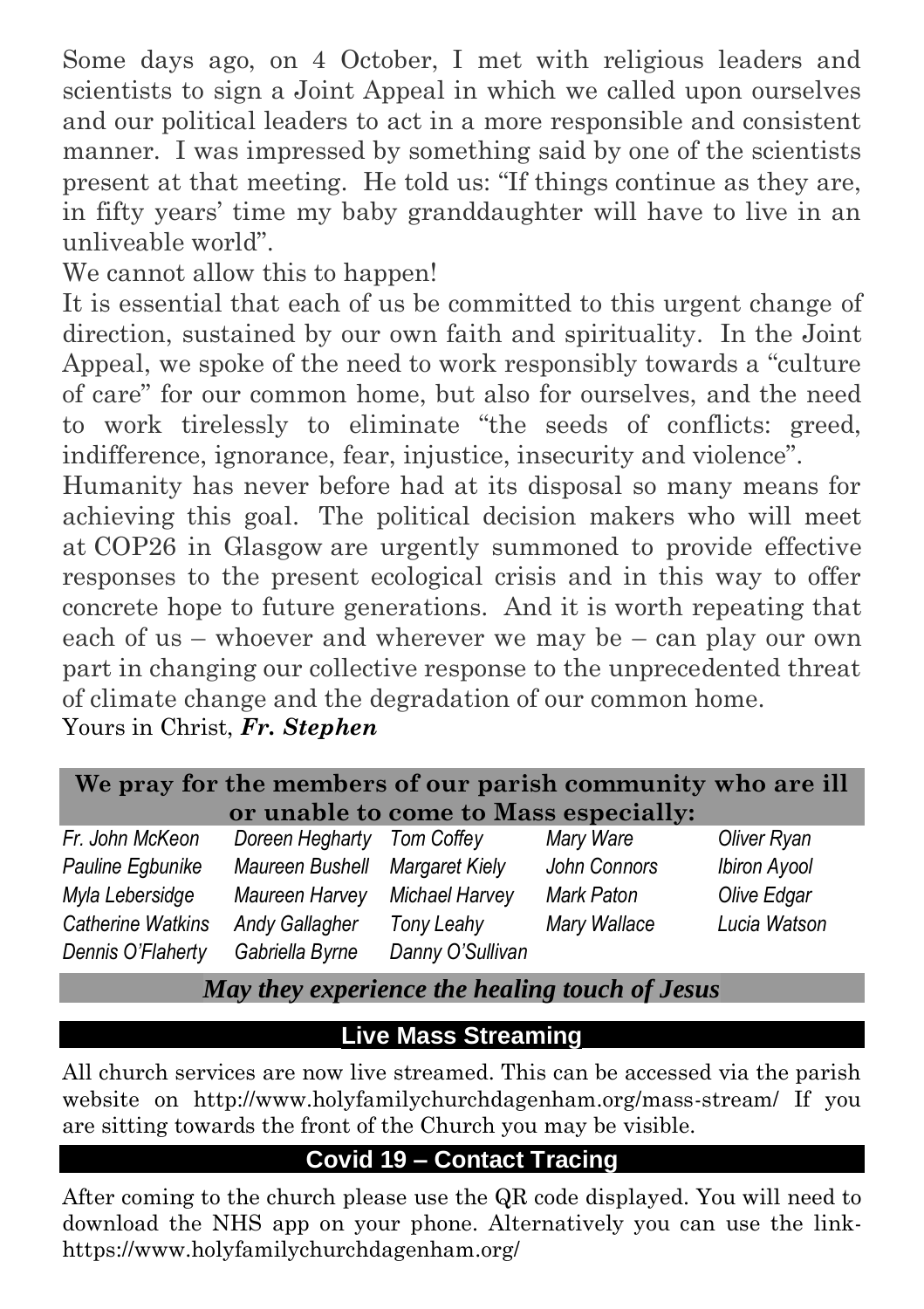**There is a meeting at 7:30pm on Tuesday 9th November for those who volunteered to be team leaders.** 

Thank you to all those who attended Mondays meeting and to those who have been donating food for the food bank. Please continue leaving your contributions in the boxes at the back of the Church.

## **Rest and Reflection Weekend Retreat for adults**

We welcome you to join us for a weekend of reflection and prayer Walsingham House from 3:00pm 19th–21st November 2021. The cost is £150 for 2 nights' accommodation and all meals is £150 for a single room, £200 for a twin. For more information call 01277 373959 or email josephbeattie@dioceseofbrentwood.org.

## **Remembrance Service at Walsingham House at Abbotswick**

Those who have loved ones remembered within the ground at Walsingham House at Abbotswick are warmly invited to a special Mass of Remembrance on Sunday 7th November at 3pm. Due to capacity please contact Joseph Beattie in advance to reserve a place either on 01277 373959 or josephbeattie@dioceseofbrentwood.org.

## **Vacancy**

Chaplaincy Apprentice at St Thomas More High School, Westcliff-on-Sea Full Time, 2 Year, Fixed Term. £17,842 - £19,312 actual salary (NJC Salary Scale Point 1- 5). The school are seeking to appoint a Chaplaincy Apprentice, a new and exciting role. For further information please contact the Headteacher's PA on 01702 344933 nparr@stthomasmore.southend.sch.uk or visit the school website www.stthomasmore.southend.sch.uk for a recruitment pack.

**St Joseph's school**

The staff at the school are offering visits to the school for the parents of prospective children on the following days all at 3.30pm:

## **Wednesday 10th November, Thursday 11th November Wednesday 17th November, Thursday 18th November Wednesday 24th November and Thursday 25th November**

To attend you need to contact the school office on 0208 270 6480 to book yourselves onto a visit.

|                         |                    | <b>Readers for Mass</b>                             |
|-------------------------|--------------------|-----------------------------------------------------|
| Sat 6 <sup>th</sup> Nov | 6:00 <sub>pm</sub> | Peter Roberts & Marian Fitzgerald                   |
| Sun 7 <sup>th</sup> Nov | 9:00am             | Annette O'Donoghue & Philippa Ademuyiwa             |
|                         | 11:00am            | <b>Caliyp &amp; First Holy Communion Candidates</b> |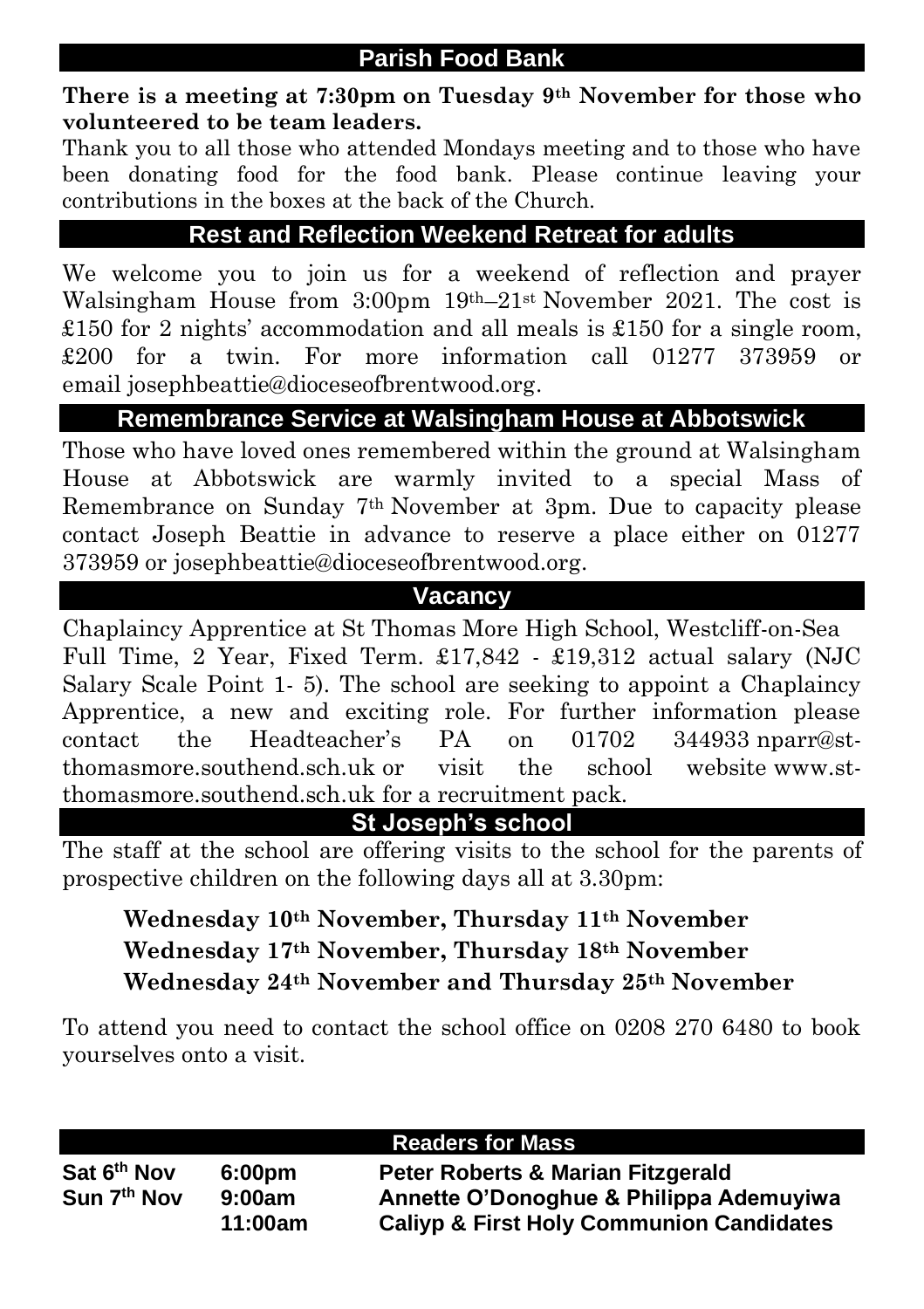| Sat 20th Nov<br><b>Peter Roberts &amp; Anne Carroll</b><br>6:00 <sub>pm</sub><br>Sun 21 <sup>st</sup> Nov<br>9:00am<br><b>Pamela Anike &amp; Daniel Hughes</b><br>Clare Nwachukwa & Veronica Obi<br>11:00am<br><b>Eucharistic Ministers for Mass</b><br>Sat 6 <sup>th</sup> Nov<br><b>Anne Carroll</b><br>6:00 <sub>pm</sub><br>Sun 7 <sup>th</sup> Nov<br><b>Catherine Ahorituwere</b><br>9:00am<br>11:00am<br><b>Angela Milton</b><br>Sat 13 <sup>th</sup> Nov<br><b>Caroline Van Der Steem</b><br>6:00pm<br>Sun 14 <sup>th</sup> Nov<br>9:00am<br><b>Teresa Onyemah</b><br><b>Clare Nwachukwu</b><br>11:00am | Sat 13th Nov<br>Sun 14 <sup>th</sup> Nov | 6:00 <sub>pm</sub><br>9:00am<br>11:00am | <b>Marian Fitzgterald &amp; Anne Carroll</b><br><b>Confirmation Candidates</b><br>Angela Milton & Onose Egualaeon |
|-----------------------------------------------------------------------------------------------------------------------------------------------------------------------------------------------------------------------------------------------------------------------------------------------------------------------------------------------------------------------------------------------------------------------------------------------------------------------------------------------------------------------------------------------------------------------------------------------------------------|------------------------------------------|-----------------------------------------|-------------------------------------------------------------------------------------------------------------------|
|                                                                                                                                                                                                                                                                                                                                                                                                                                                                                                                                                                                                                 |                                          |                                         |                                                                                                                   |
|                                                                                                                                                                                                                                                                                                                                                                                                                                                                                                                                                                                                                 |                                          |                                         |                                                                                                                   |
|                                                                                                                                                                                                                                                                                                                                                                                                                                                                                                                                                                                                                 |                                          |                                         |                                                                                                                   |
|                                                                                                                                                                                                                                                                                                                                                                                                                                                                                                                                                                                                                 |                                          |                                         |                                                                                                                   |
| 6:00 <sub>pm</sub><br>Sun 21 <sup>st</sup> Nov<br><b>Matthew Onyemah</b><br>9:00am<br><b>Nkem Okoli</b><br>11:00am                                                                                                                                                                                                                                                                                                                                                                                                                                                                                              | Sat 20 <sup>th</sup> Nov                 |                                         | <b>Marian Fitzgerald</b>                                                                                          |
| <b>Volunteering in your Parish</b>                                                                                                                                                                                                                                                                                                                                                                                                                                                                                                                                                                              |                                          |                                         |                                                                                                                   |

We are still looking for support in the following areas at all Masses:

Welcomers, Readers, Ministers and Counters

Please contact the Presbytery if you are willing to go on a rota as any of the above. Please state which Mass you attend

## **Guild of St Stephen**

Guild of St Stephen Brentwood Diocese AGM (Annual General Meeting) on Saturday 20th November at 11:00am, Brentwood Cathedral, Small Hall. This is open to any MCs or Senior Altar Servers in Brentwood Diocese. To keep everyone safe, we would ask those attending the AGM to have had the COVID vaccination. If you wish to attend the AGM, please email John McCormack [johnmccormack528@gmail.com](mailto:johnmccormack528@gmail.com) before 13th November.

Central Council Guild of St Stephen (AGM) on Saturday 27th November, at St Mary & St Joseph Catholic Church, Poplar. Mass at 12 noon and the AGM meeting at 1.30pm. The meeting will be in person and online via MS Teams. AGM notice and nomination forms will be on www.guildofststephen.org

### **Mass Intentions**

If you would like a Mass celebrated please post your intention through the letter box with your donation. Alternatively you can give your donation via the repository. Envelopes are available in the Church entrance.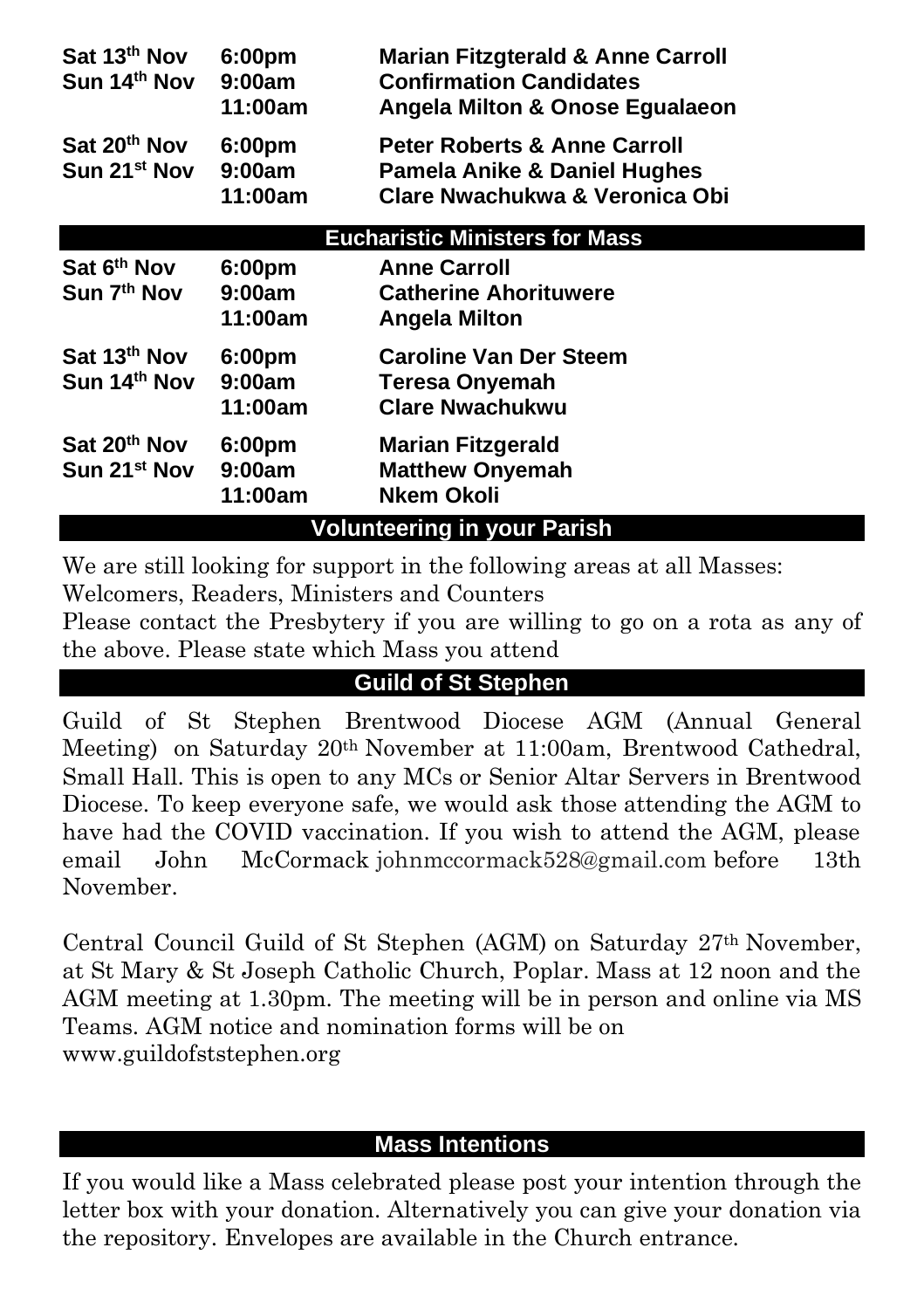### **Donate to the parish with Giftaid-it**

| Donate £3.00 | Donate £5.00 | Donate £10.00 | Donate £20.00 |
|--------------|--------------|---------------|---------------|
|              |              |               |               |

### **Donate to the parish without Giftaid-it**

| Donate £3.00 | Donate £5.00 | Donate £10.00 | Donate £20.00 |
|--------------|--------------|---------------|---------------|
|              |              |               |               |

## **Baptism Course 2021**

The next Baptism course will take place on  $10^{th}$ ,  $17^{th}$  and  $24^{th}$  November at 7:00pm. Please email the presbytery by 3rd November if you wish to take part.

### **RCIA Programme**

The next session for RCIA candidates will take place on Tuesday 16th November at 7:30pm in the presbytery.

#### **First Holy Communion Programme**

The next session for 1st Holy Communion course will take place on Saturday 4th December at 10:00am in the CASA. **At the same time** the parents meeting will take place. Your Mass will take place Saturday 4th December at 6:00pm Mass

#### **Caliyp Programme**

The next two sessions for Caliyp candidates will take place on Wednesday 17th November and Wednesday 1st December at 5:30pm in the Presbytery.

### **Confirmation Programme**

The next session for Confirmation candidates will take place on Saturday 4th December at 2:30pm in the Church. Your Mass will take place on Saturday 4th December at 6:00pm Mass.

## **Thresholds of Hope**

The next Thresholds of Hope Questions take place by Zoom on Sunday 7th November 4.00 – 5.00 p.m.: What does it mean to talk about morality? These talks will be given by Fr Martin Boland, Dean of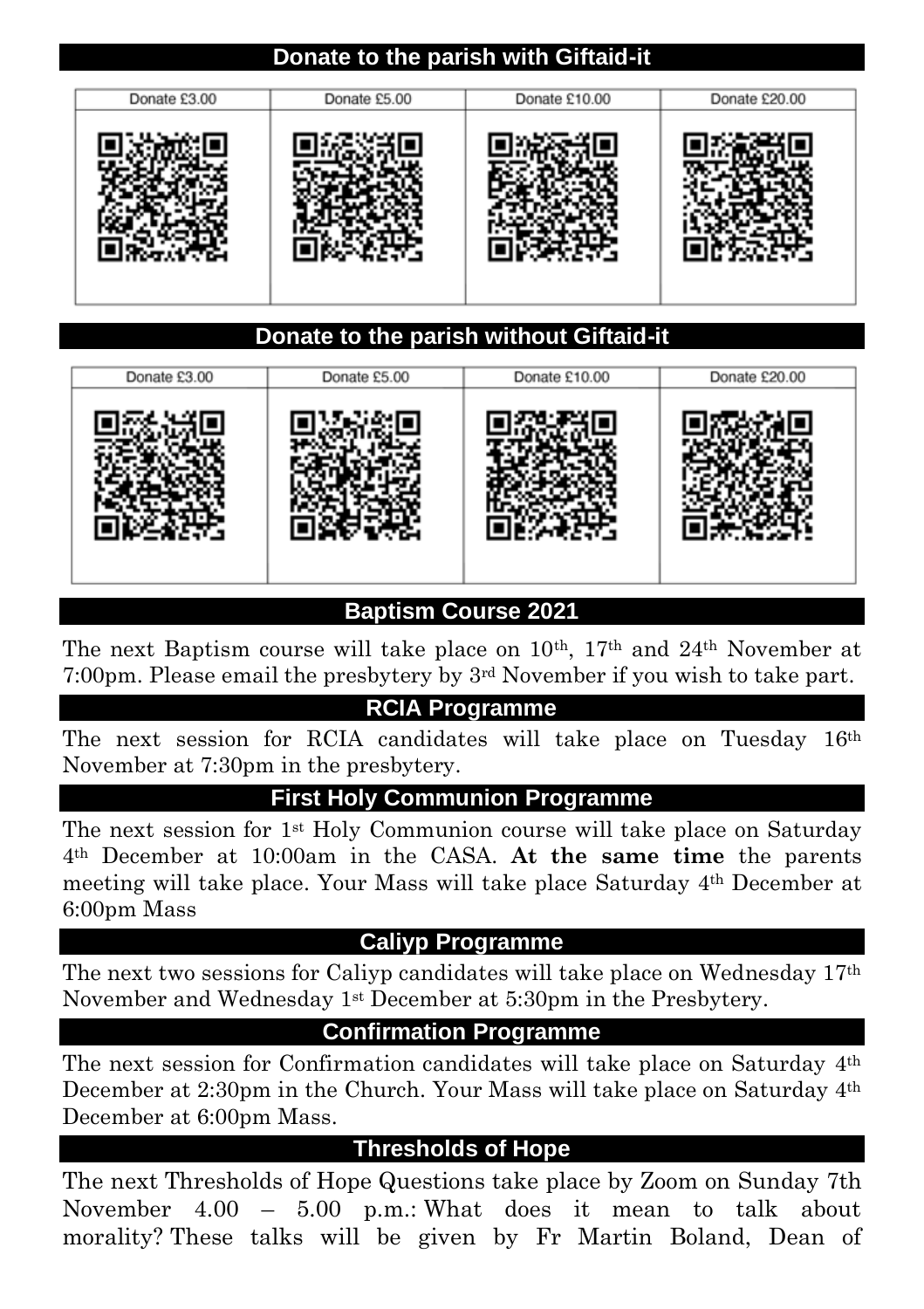Brentwood Cathedral. To join this meeting go to Events at www.thresholdsofhope.co.uk

### **BCYS Programmes**

**Advent Carol Service**: You are warmly invited to join us at Walsingham House at Abbotswick for our annual Advent Carol Service on Sunday 12th December. We will have Christmas carols both classic and contemporary performed by our incredibly talented BCYS musicians, accompanied with readings from scripture and Christmas poems & stories. This year we are running two concerts, at  $3:00 \text{pm}$  or  $7:00 \text{pm}$ , however there will be limited capacity at each event and this will be dependent on any current Government restrictions or social distancing, in place at the time. Tickets are £10 and the money will go towards supporting our pilgrimages to Lourdes. To book your place please contact Joe Beattie, Walsingham House manager on josephbeattie@dioceseofbrentwood.org or 01277 373 959.

**BCYS Summer Lourdes Pilgrimage 2022**: 23rd – 30th July 2022. Applications are now open for our summer pilgrimage to Lourdes for those in Years 11-13, with those of school leaver age (18+) invited to join us as young leaders. This is one of our most popular events and after a 2 year gap we are excited to be returning next year. The week is spent travelling alongside the main Diocesan pilgrimage as we assist the elderly and infirm with going to Masses and services, as well as visiting shops and cafes within the town. For those travelling with the BCYS the week will also include a retreat, reconciliation service, as well as social events and a party.

Please see www.bcys.net/events/sl22/ for more information including visas, vaccinations and how to apply.

**The Diocesan Lourdes Pilgrimage**

The Diocesan Lourdes Pilgrimage, led by Bishop Alan, will take place from 24th -29th July in Lourdes. It will be the first time in three years that the diocese has returned to Lourdes. Brochures for the pilgrimage, which will include costs, will be available soon. If you would like further information now, please contact Cathy O'Connor, the Administrative Director: cathy@dioceseofbrentwood.org or 07813 710070.

**Collections:**  $24/10/21 - £970.77$   $2<sup>nd</sup> Collection - £106.67$  Thank you 31/10/21 - £993.58 2nd Collection - £57.00 Thank you